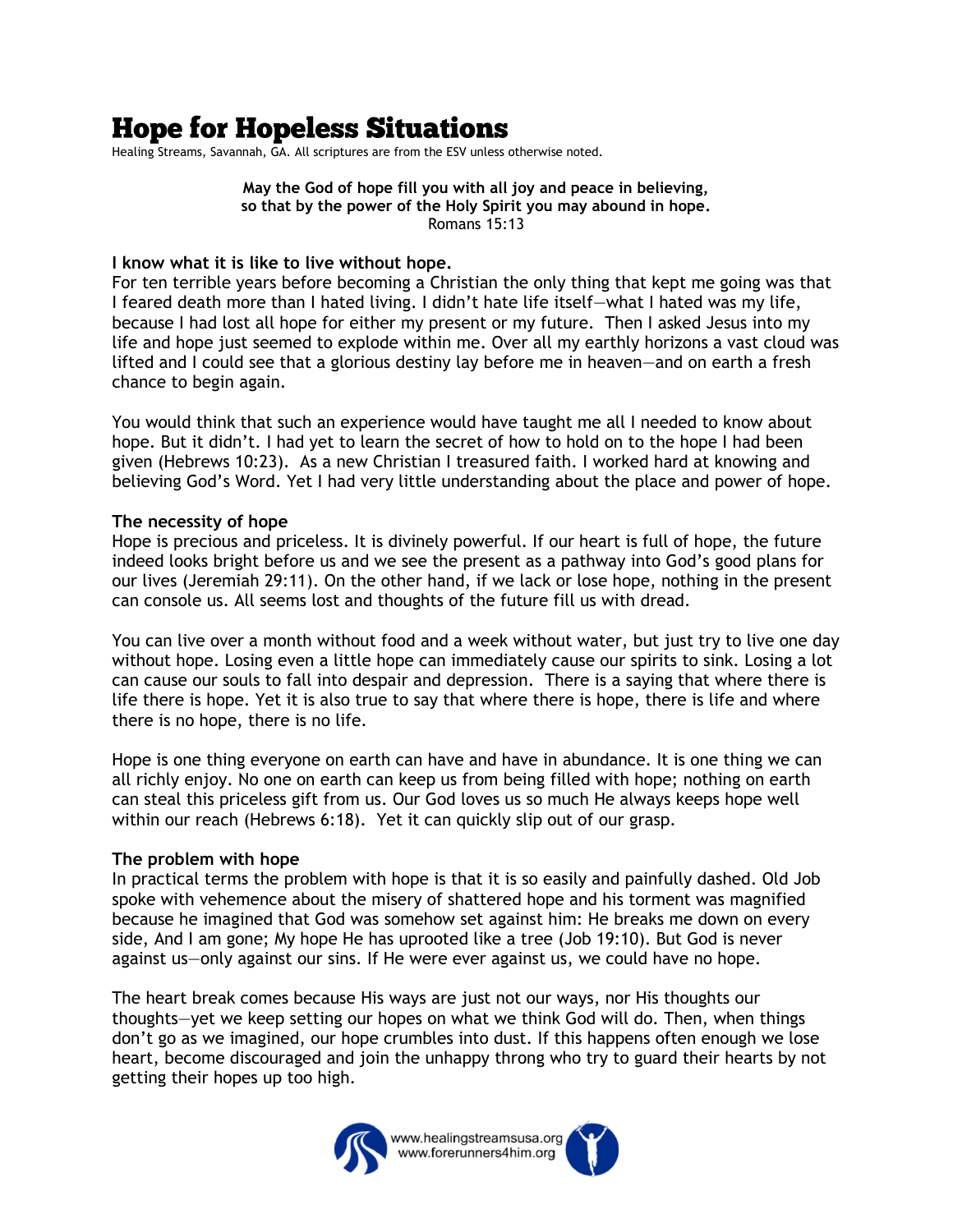Beloved, we are meant to live in better things than resignation and discouragement! If we want to live with a high flying hope that can't be shot down, we will simply have to learn how to take better care of it. We cannot go on placing something as precious and powerful as hope in the wrong things.

## **The place for hope**

The time of discovery came for me during the fall of 1985 while my wife and I were serving as missionaries to the Episcopal Church in Honduras. It was a year in which we felt like we were going way out on a limb for the Lord—and the limb was about to break. I came to the place where I had no idea how to pray. Many things that had to do with our family and my hoped for future as a priest were put in great jeopardy. I could see no way out of the difficulties. What was worse, I had no idea what to hope for.

I realized two things with tremendous clarity. First, I could not live without hope. I could

exist, but I would be rendered useless as a witness, if I couldn't find a way to keep Christian hope alive in my heart. Otherwise, what did I have to share (1 Peter 3:15)? Secondly, the Lord wasn't making me any specific promises about how things were going to turn out. And I had no desire to place my hopes on something that wasn't in God's plan, something that wasn't meant to be.

In my desperation I turned to His Word. I read Romans 10:11 with fresh eyes: whoever believes in him will not be disappointed (NAS) and the light of heaven broke through. I realized that the Lord was directing me to put all my hope in Jesus alone. It was as if God was saying to me, Son, if you try to hope in this or that outcome, you are taking a great chance you will be disappointed down the road. But if you hope only in what Jesus will do with these situations—if you



hope only that He will have His way to His satisfaction—you will always be satisfied with the outcome and your hope will never be disappointed.

# **The purpose of hope**

The hope God gives is a tremendous, powerful and indestructible anchor for our souls (Hebrews 6:19), but only if we learn the purpose for which it was intended. It was not primarily given to us so that we could set our desires on certain things and raise our hearts by hoping for them to come to pass. Hope was given so that we could anchor our every concern firmly in God and protect our hearts--even if we never see our desires come to pass in this life.

The joy that hope releases is what happens automatically within us whenever our hearts are beholding the unchanging reality of who our God is to us and who we are in Him. This has nothing to do with seeing our desires come to pass for hope that is seen is not hope (Romans 8:24). It has everything to do with seeing Him who is the source of our hope and the end of all our desires. Since this Reality never changes our hopes can be safely anchored there, sheltered in the midst of every storm.

Simply put, if I see no hope for myself, it is only because I am not looking to Jesus and seeing Him as He really is. If delays, detours or difficulties disappoint my hope it was because I was